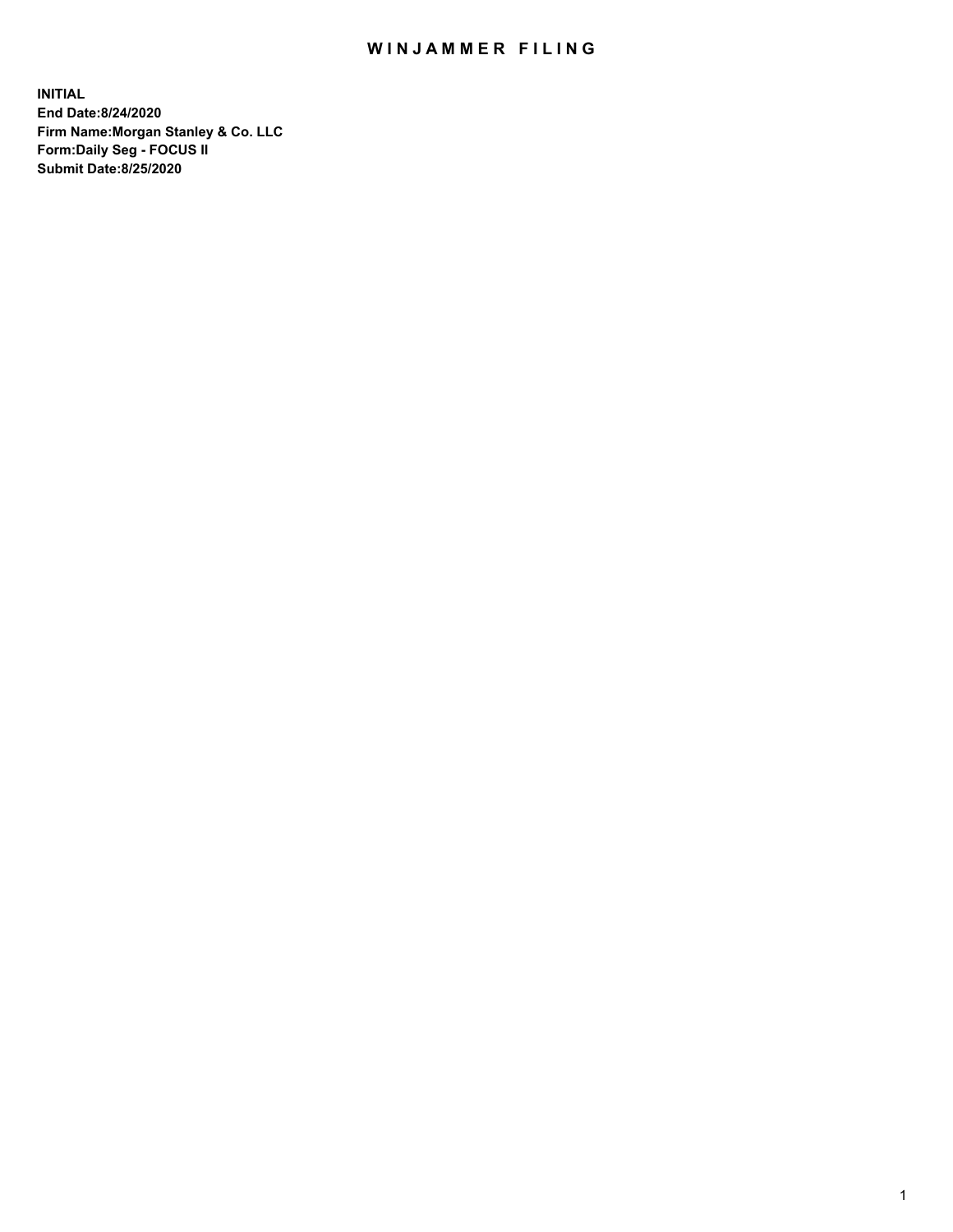**INITIAL End Date:8/24/2020 Firm Name:Morgan Stanley & Co. LLC Form:Daily Seg - FOCUS II Submit Date:8/25/2020 Daily Segregation - Cover Page**

| Name of Company                                                                                                                                                                                                                                                                                                                | Morgan Stanley & Co. LLC                                |
|--------------------------------------------------------------------------------------------------------------------------------------------------------------------------------------------------------------------------------------------------------------------------------------------------------------------------------|---------------------------------------------------------|
| <b>Contact Name</b>                                                                                                                                                                                                                                                                                                            | <b>Ikram Shah</b>                                       |
| <b>Contact Phone Number</b>                                                                                                                                                                                                                                                                                                    | 212-276-0963                                            |
| <b>Contact Email Address</b>                                                                                                                                                                                                                                                                                                   | Ikram.shah@morganstanley.com                            |
| FCM's Customer Segregated Funds Residual Interest Target (choose one):<br>a. Minimum dollar amount: ; or<br>b. Minimum percentage of customer segregated funds required:% ; or<br>c. Dollar amount range between: and; or<br>d. Percentage range of customer segregated funds required between:% and%.                         | 235,000,000<br><u>0</u><br><u>00</u><br><u>00</u>       |
| FCM's Customer Secured Amount Funds Residual Interest Target (choose one):<br>a. Minimum dollar amount: ; or<br>b. Minimum percentage of customer secured funds required:%; or<br>c. Dollar amount range between: and; or<br>d. Percentage range of customer secured funds required between:% and%.                            | 140,000,000<br><u>0</u><br><u>0 0</u><br>0 <sub>0</sub> |
| FCM's Cleared Swaps Customer Collateral Residual Interest Target (choose one):<br>a. Minimum dollar amount: ; or<br>b. Minimum percentage of cleared swaps customer collateral required:% ; or<br>c. Dollar amount range between: and; or<br>d. Percentage range of cleared swaps customer collateral required between:% and%. | 92,000,000<br><u>0</u><br><u>00</u><br>00               |

Attach supporting documents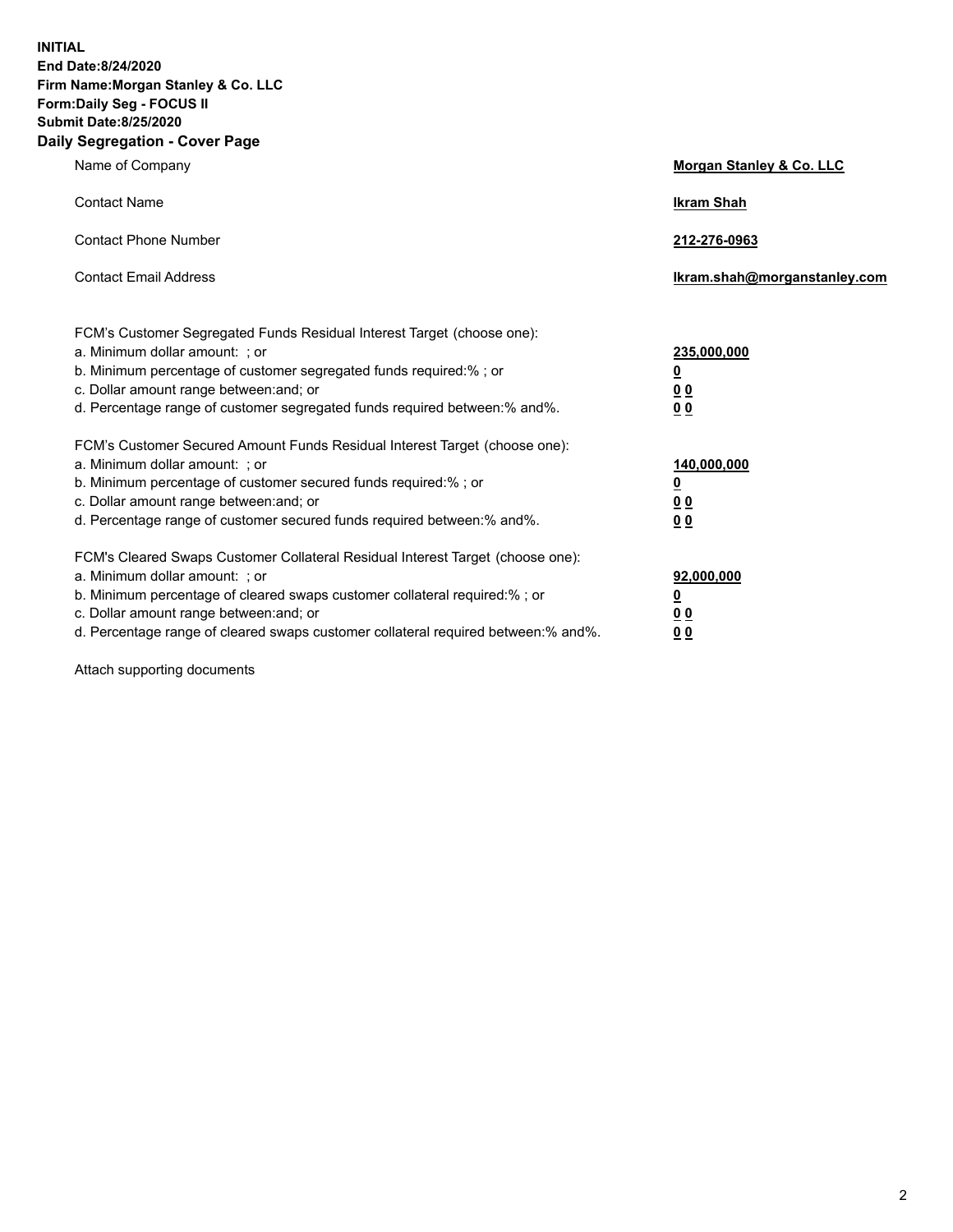## **INITIAL End Date:8/24/2020 Firm Name:Morgan Stanley & Co. LLC Form:Daily Seg - FOCUS II Submit Date:8/25/2020 Daily Segregation - Secured Amounts** Foreign Futures and Foreign Options Secured Amounts Amount required to be set aside pursuant to law, rule or regulation of a foreign government or a rule of a self-regulatory organization authorized thereunder **0** [7305] 1. Net ledger balance - Foreign Futures and Foreign Option Trading - All Customers A. Cash **3,915,264,715** [7315] B. Securities (at market) **2,974,673,483** [7317] 2. Net unrealized profit (loss) in open futures contracts traded on a foreign board of trade **863,155,032** [7325] 3. Exchange traded options a. Market value of open option contracts purchased on a foreign board of trade **12,738,877** [7335] b. Market value of open contracts granted (sold) on a foreign board of trade **-17,382,723** [7337] 4. Net equity (deficit) (add lines 1. 2. and 3.) **7,748,449,384** [7345] 5. Account liquidating to a deficit and account with a debit balances - gross amount **62,859,895** [7351] Less: amount offset by customer owned securities **-60,439,865** [7352] **2,420,030** [7354] 6. Amount required to be set aside as the secured amount - Net Liquidating Equity Method (add lines 4 and 5) **7,750,869,414** [7355] 7. Greater of amount required to be set aside pursuant to foreign jurisdiction (above) or line 6. **7,750,869,414** [7360] FUNDS DEPOSITED IN SEPARATE REGULATION 30.7 ACCOUNTS 1. Cash in banks A. Banks located in the United States **321,480,036** [7500] B. Other banks qualified under Regulation 30.7 **775,657,243** [7520] **1,097,137,279** [7530] 2. Securities A. In safekeeping with banks located in the United States **579,541,016** [7540] B. In safekeeping with other banks qualified under Regulation 30.7 **0** [7560] **579,541,016** [7570] 3. Equities with registered futures commission merchants A. Cash **24,058,482** [7580] B. Securities **0** [7590] C. Unrealized gain (loss) on open futures contracts **2,831,202** [7600] D. Value of long option contracts **0** [7610] E. Value of short option contracts **0** [7615] **26,889,684** [7620] 4. Amounts held by clearing organizations of foreign boards of trade A. Cash **0** [7640] B. Securities **0** [7650] C. Amount due to (from) clearing organization - daily variation **0** [7660] D. Value of long option contracts **0** [7670] E. Value of short option contracts **0** [7675] **0** [7680] 5. Amounts held by members of foreign boards of trade A. Cash **3,010,243,384** [7700] B. Securities **2,395,132,467** [7710] C. Unrealized gain (loss) on open futures contracts **860,323,830** [7720] D. Value of long option contracts **12,738,877** [7730] E. Value of short option contracts **-17,382,723** [7735] **6,261,055,835** [7740] 6. Amounts with other depositories designated by a foreign board of trade **0** [7760] 7. Segregated funds on hand **0** [7765] 8. Total funds in separate section 30.7 accounts **7,964,623,814** [7770] 9. Excess (deficiency) Set Aside for Secured Amount (subtract line 7 Secured Statement Page 1 from Line 8) **213,754,400** [7380]

- 10. Management Target Amount for Excess funds in separate section 30.7 accounts **140,000,000** [7780]
- 11. Excess (deficiency) funds in separate 30.7 accounts over (under) Management Target **73,754,400** [7785]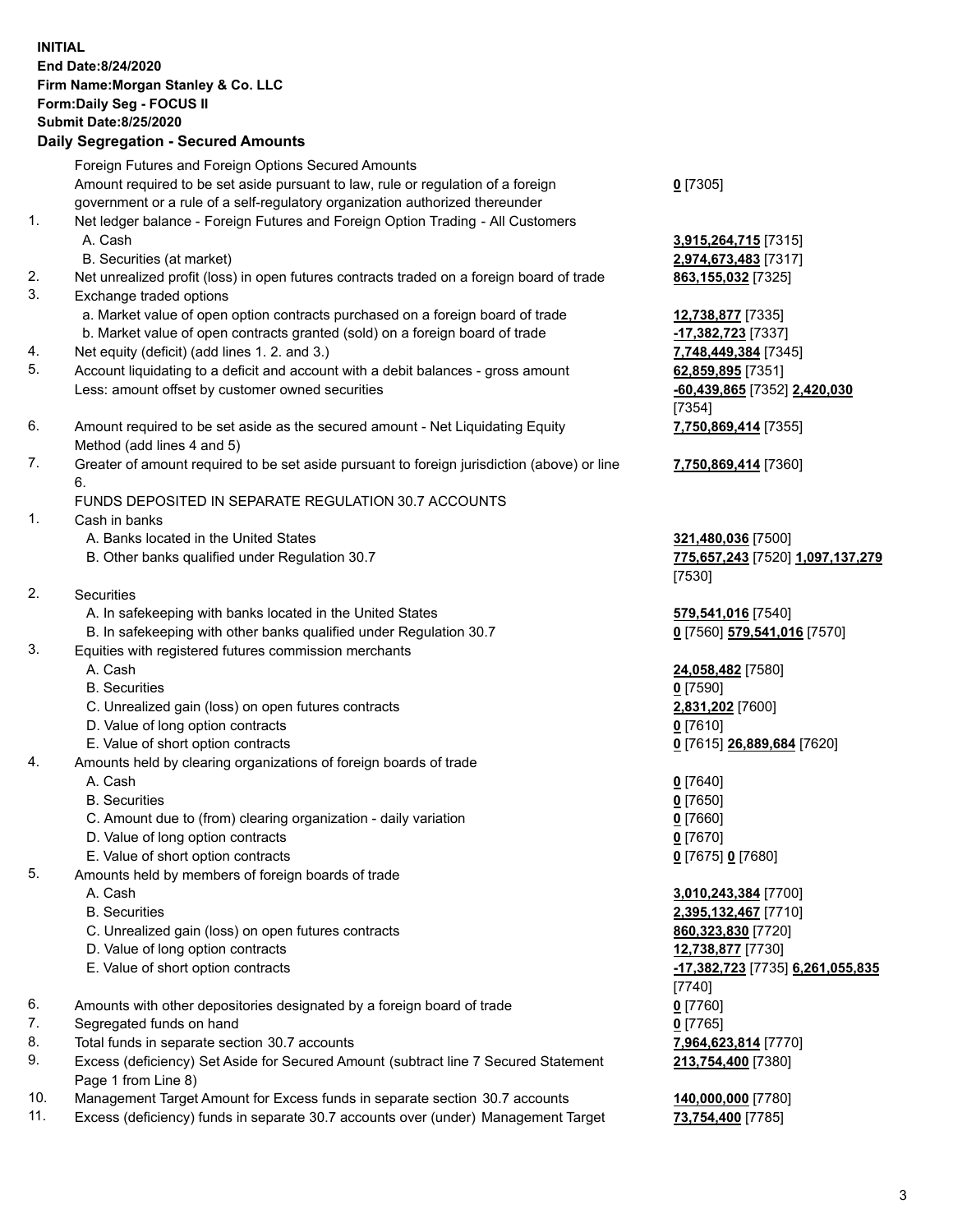|     | <b>INITIAL</b><br>End Date:8/24/2020<br>Firm Name: Morgan Stanley & Co. LLC<br>Form: Daily Seg - FOCUS II<br><b>Submit Date:8/25/2020</b><br>Daily Segregation - Segregation Statement |                                    |
|-----|----------------------------------------------------------------------------------------------------------------------------------------------------------------------------------------|------------------------------------|
|     |                                                                                                                                                                                        |                                    |
| 1.  | SEGREGATION REQUIREMENTS(Section 4d(2) of the CEAct)<br>Net ledger balance                                                                                                             |                                    |
|     | A. Cash                                                                                                                                                                                | 14,664,285,803 [7010]              |
|     | B. Securities (at market)                                                                                                                                                              | 8,814,332,569 [7020]               |
| 2.  | Net unrealized profit (loss) in open futures contracts traded on a contract market                                                                                                     | 3,231,502,087 [7030]               |
| 3.  | Exchange traded options                                                                                                                                                                |                                    |
|     | A. Add market value of open option contracts purchased on a contract market                                                                                                            | 538,417,179 [7032]                 |
|     | B. Deduct market value of open option contracts granted (sold) on a contract market                                                                                                    | -414,181,459 [7033]                |
| 4.  | Net equity (deficit) (add lines 1, 2 and 3)                                                                                                                                            | 26,834,356,179 [7040]              |
| 5.  | Accounts liquidating to a deficit and accounts with                                                                                                                                    |                                    |
|     | debit balances - gross amount                                                                                                                                                          | 179,444,087 [7045]                 |
|     | Less: amount offset by customer securities                                                                                                                                             | -178,796,493 [7047] 647,594 [7050] |
| 6.  | Amount required to be segregated (add lines 4 and 5)                                                                                                                                   | 26,835,003,773 [7060]              |
|     | FUNDS IN SEGREGATED ACCOUNTS                                                                                                                                                           |                                    |
| 7.  | Deposited in segregated funds bank accounts                                                                                                                                            |                                    |
|     | A. Cash                                                                                                                                                                                | 4,555,911,208 [7070]               |
|     | B. Securities representing investments of customers' funds (at market)                                                                                                                 | $0$ [7080]                         |
|     | C. Securities held for particular customers or option customers in lieu of cash (at                                                                                                    | 968,845,604 [7090]                 |
|     | market)                                                                                                                                                                                |                                    |
| 8.  | Margins on deposit with derivatives clearing organizations of contract markets                                                                                                         |                                    |
|     | A. Cash                                                                                                                                                                                | 13,614,863,004 [7100]              |
|     | B. Securities representing investments of customers' funds (at market)                                                                                                                 | $0$ [7110]                         |
|     | C. Securities held for particular customers or option customers in lieu of cash (at<br>market)                                                                                         | 7,845,486,965 [7120]               |
| 9.  | Net settlement from (to) derivatives clearing organizations of contract markets                                                                                                        | 94,161,199 [7130]                  |
| 10. | Exchange traded options                                                                                                                                                                |                                    |
|     | A. Value of open long option contracts                                                                                                                                                 | 538,417,179 [7132]                 |
|     | B. Value of open short option contracts                                                                                                                                                | 414, 181, 459 [7133]               |
| 11. | Net equities with other FCMs                                                                                                                                                           |                                    |
|     | A. Net liquidating equity                                                                                                                                                              | 18,748,764 [7140]                  |
|     | B. Securities representing investments of customers' funds (at market)                                                                                                                 | $0$ [7160]                         |
|     | C. Securities held for particular customers or option customers in lieu of cash (at<br>market)                                                                                         | $0$ [7170]                         |
| 12. | Segregated funds on hand                                                                                                                                                               | $0$ [7150]                         |
| 13. | Total amount in segregation (add lines 7 through 12)                                                                                                                                   | 27,222,252,464 [7180]              |
| 14. | Excess (deficiency) funds in segregation (subtract line 6 from line 13)                                                                                                                | 387,248,691 [7190]                 |
| 15. | Management Target Amount for Excess funds in segregation                                                                                                                               | 235,000,000 [7194]                 |
| 16. | Excess (deficiency) funds in segregation over (under) Management Target Amount                                                                                                         | 152,248,691 [7198]                 |

16. Excess (deficiency) funds in segregation over (under) Management Target Amount Excess